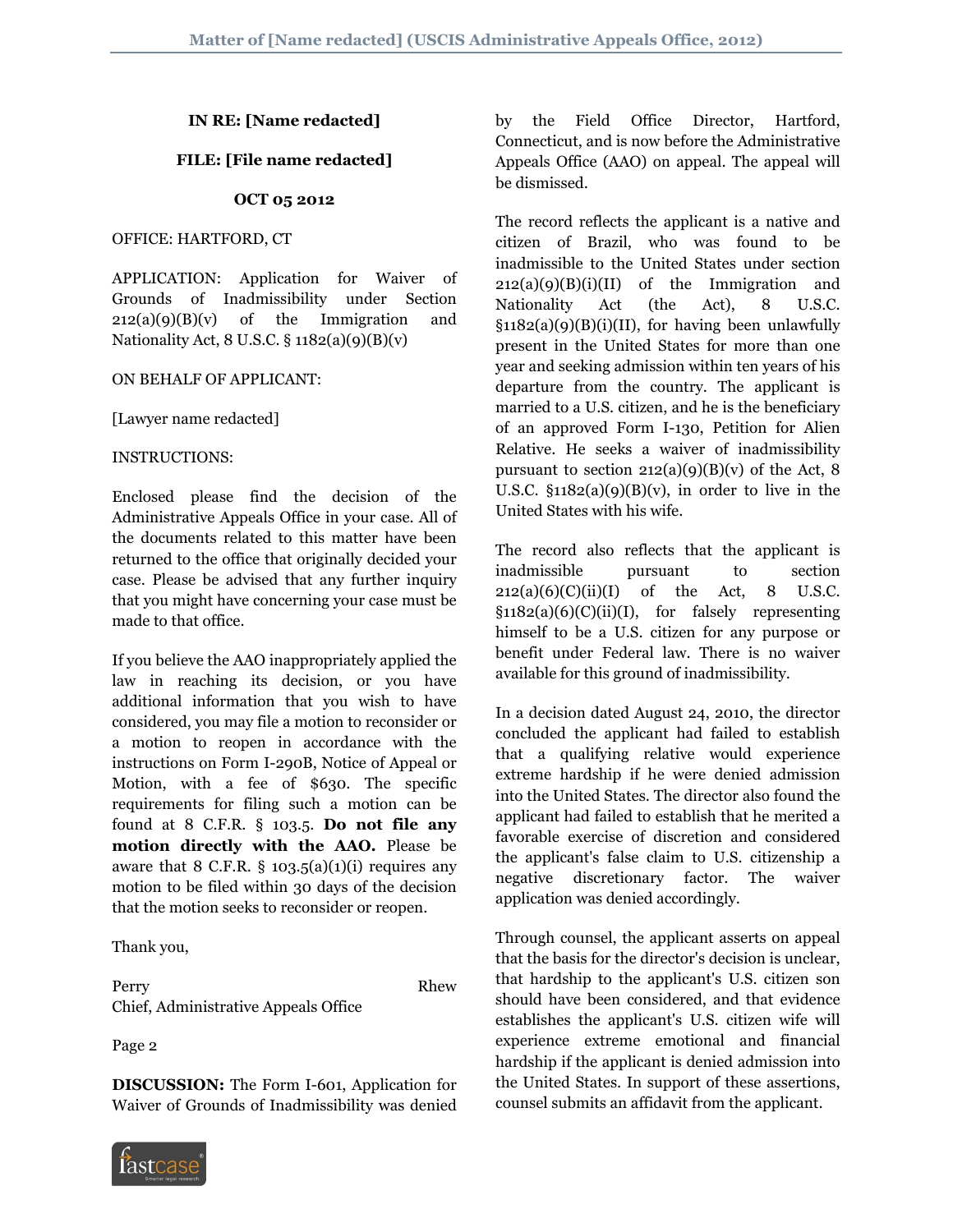The record contains an affidavit from the applicant's wife, medical evidence, employment and financial documentation, family photographs and educational information for the applicant's son. The entire record was reviewed and considered in rendering a decision on the appeal.

Counsel also asserts that because the applicant's appeal was untimely filed, it should be treated as a motion to reopen or reconsider under 8 C.F.R. § 103.5(a).

In order to properly file an appeal, the regulation at 8 C.F.R.  $\S$  103.3(a)(2)(i) provides that an affected party must file the complete appeal within 30 days after service of an unfavorable decision. If the decision is mailed, the 30-day period for submitting an appeal begins three days after it is mailed. *See* 8 C.F.R. § 103.8(b). The date of filing is the date of actual receipt of the appeal, not the date of mailing.  $8$  C.F.R.  $$103.2(a)(7)(i)$ . Under 8 C.F.R.  $\S$  103.3(a)(2)(v)(B)(2), an untimely appeal that meets the requirements of a motion to reopen or a motion to reconsider must be treated as a motion, and a decision must be made on the merits of the case. The official

# Page 3

having jurisdiction over a motion is the official who made the last decision in the proceeding. *See*  8 C.F.R. § 103.5(a)(1)(ii).

The record reflects that the director's decision was mailed to the applicant on August 24, 2010. The Form I-290B Notice of Appeal or Motion was filed at the Hartford, Connecticut field office on September 24, 2010, 32 days after the decision was mailed. The appeal therefore was filed timely.

Section  $212(a)(6)(C)(ii)$  of the Act provides, in pertinent part:

(ii) Falsely claiming citizenship.--

(I) In general.-Any alien who falsely represents, or has falsely represented,

himself or herself to be a citizen of the United States for any purpose or benefit under this Act (including section 274A) or any other Federal or State law is inadmissible (II) Exception-In the case of an alien making a a representation described in subclause (I), if each natural parent of the alien (or, in the case of an adopted alien, each adoptive parent of the alien) is or was a citizen (whether by birth or naturalization), the alien permanently resided in the United States prior to attaining the age of 16, and the alien reasonably believed at the time of making such representation that he or she was a citizen, the alien shall not be considered to be inadmissible under any provision of this subsection based on such representation.

Aliens making false claims to U.S. citizenship on or after September 30, 1996, the date of enactment of the Illegal Immigration Reform and Immigrant Responsibility Act (IIRIRA) of 1996, are inadmissible under section  $212(a)(6)(C)(ii)(I)$ of the Act and are ineligible for waiver consideration.

Upon review of the record, the AAO finds the applicant is inadmissible under section  $212(a)(6)(C)(ii)(I)$  of the Act, for falsely claiming

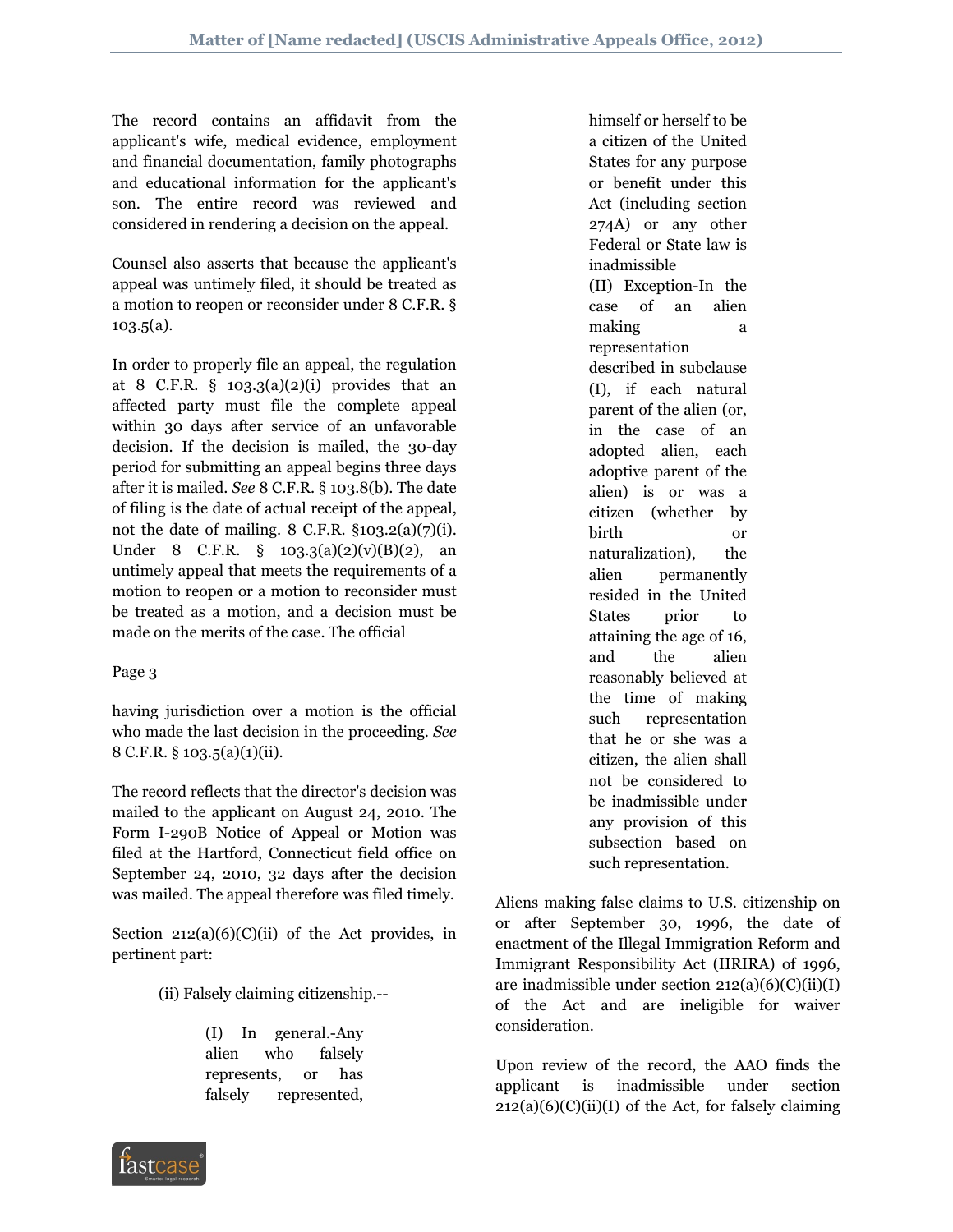to be a U.S. citizen for a purpose or benefit under Federal law, namely to obtain a federally guaranteed home loan from a federal savings bank. The record contains a promissory note reflecting the applicant obtained a home mortgage loan through [Name redacted] A Federal Savings Bank, on June 30, 2004, after claiming to be a U.S. citizen. Title 12 of the United States Code, Section 1462, subsection 5 (Home Owner's Act) defines the term 'federal savings bank' as a bank charted under section 1464 of the Home Owner's Act. 12 U.S.C. section 1464(a) provides further, in part, that:

> In order to provide thrift institutions ... the extension of credit for homes and other goods and services, the Comptroller of the Currency is authorized, under such regulations as the Comptroller of the Currency may prescribe--

Page 4

(1) to provide for the organization, incorporation, examination, operation, and regulation of associations to be known as Federal savings associations (including Federal savings banks). (2) To issue charters therefor.

The Comptroller of the Currency is a federal office established by, and under the direction of the Secretary of the Treasury. Federal savings banks are thus institutions authorized and regulated by the federal government, and mortgages issued by such banks are issued pursuant to the provisions of the Home Owner's Act, a U.S. federal statute. Accordingly, the applicant's home mortgage loan is a federal loan, and qualifies as a federal benefit for section  $212(a)(6)(C)(ii)$  of the Act purposes.

Furthermore, the mortgage application documents contained in the record reflect that the applicant completed and signed a Freddie Mac /Fannie Mae Uniform Residential Loan form. Freddie Mac is a federal government-sponsored enterprise that operates under a federal charter as a private company serving a public purpose. The Federal Housing Finance Agency (FHFA) is the conservator of Freddie Mac and as conservator, FHFA has all rights, titles, powers, and privileges of Freddie Mac and any stockholder, officer, or director, with respect to the company and its assets. Additionally, the U.S. Department of the Treasury has entered into a Senior Preferred Stock Purchase Agreement with Freddie Mac. *See generally* http://www.freddiemac.com. Based on its unique relationship to the federal government, therefore, a home loan owned or guaranteed by Freddie Mac thus qualifies as a federal loan.

Further evidence that the applicant's loan qualifies as a federal loan is reflected in the acknowledgement and agreement section of his Uniform Residential Loan form, which states any intentional or negligent misrepresentation of the loan application information will result in civil liability 'and/or in criminal penalties' under Title 18, U.S. Code, Section 1001. A person who willfully and knowingly makes a materially false or fraudulent statement within the jurisdiction of the executive, legislative or judicial branch of the U.S. government may be fined or imprisoned for up to five years, or both. *See* 18 U.S.C. § 1001(a).

In the present matter, the Uniform Residential Loan form was signed by the applicant on April 20, 2004. On page three of the form, in the Declarations section, the applicant answered 'yes' to the question, 'Are you a U.S. citizen?'

According to Uniform Residential Loan form instructions, a loan applicant who is not a U.S. citizen or lawful permanent resident must establish that she or he is lawfully in the United States. Neither Freddie Mac nor Fannie Mae will purchase loans unless one of the three above situations is established. *See*  http://www.freddiemac.com/learn/lo/docres/lo\_ doc\_resid\_immigr.html.